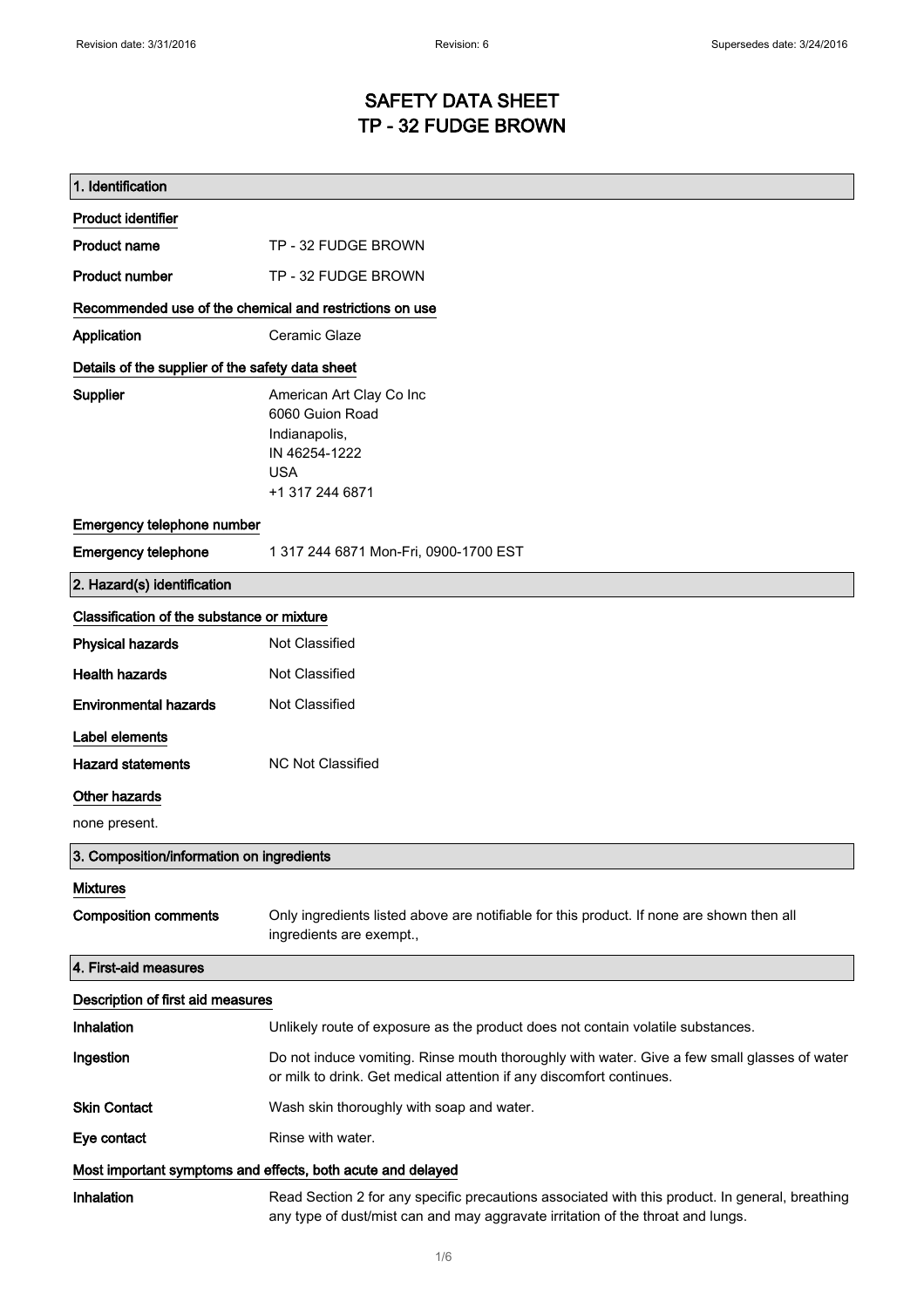| Ingestion                                                    | Read Section 2 for any specific precautions associated with the use of this product. Products<br>with specific warnings about ingestion will give guidance there.                                                                                                                                           |  |
|--------------------------------------------------------------|-------------------------------------------------------------------------------------------------------------------------------------------------------------------------------------------------------------------------------------------------------------------------------------------------------------|--|
| Skin contact                                                 | Read Section 2 for any specific precautions associated with the use of this product. In general<br>most ceramic glazes, clays and special products will tend to have a drying effect on the skin<br>and may cause some sensitivity to users with sensitive skin.                                            |  |
| Eye contact                                                  | Read Section 2 for any specific precautions associated with the use of this product. In general<br>most ceramic and special products contain materials that maybe abrasive to eyes. Keeping<br>materials from contacting the eyes is prudent. If contact does occur, flush with clean water, do<br>not rub. |  |
|                                                              | Indication of immediate medical attention and special treatment needed                                                                                                                                                                                                                                      |  |
| Notes for the doctor                                         | Treat symptomatically.                                                                                                                                                                                                                                                                                      |  |
| 5. Fire-fighting measures                                    |                                                                                                                                                                                                                                                                                                             |  |
| <b>Extinguishing media</b>                                   |                                                                                                                                                                                                                                                                                                             |  |
| Suitable extinguishing media                                 | Use fire-extinguishing media suitable for the surrounding fire.                                                                                                                                                                                                                                             |  |
| Special hazards arising from the substance or mixture        |                                                                                                                                                                                                                                                                                                             |  |
| Specific hazards                                             | The product is not believed to present a hazard due to its physical nature.                                                                                                                                                                                                                                 |  |
| <b>Advice for firefighters</b>                               |                                                                                                                                                                                                                                                                                                             |  |
| for firefighters                                             | Special protective equipment Use protective equipment appropriate for surrounding materials.                                                                                                                                                                                                                |  |
| 6. Accidental release measures                               |                                                                                                                                                                                                                                                                                                             |  |
|                                                              | Personal precautions, protective equipment and emergency procedures                                                                                                                                                                                                                                         |  |
| <b>Personal precautions</b>                                  | For personal protection, see Section 8.                                                                                                                                                                                                                                                                     |  |
| <b>Environmental precautions</b>                             |                                                                                                                                                                                                                                                                                                             |  |
| <b>Environmental precautions</b>                             | Please read Section 2 completely. If any environmental warnings such as; H411 or H412 are<br>listed in Section 2, please use appropriate procedures when disposing of product and<br>container. Do not put materials into waterways or sewers.                                                              |  |
| Methods and material for containment and cleaning up         |                                                                                                                                                                                                                                                                                                             |  |
| Methods for cleaning up                                      | Collect spillage for reclamation or absorb in vermiculite, dry sand or similar material.                                                                                                                                                                                                                    |  |
| Reference to other sections                                  | For waste disposal, see Section 13. For personal protection, see Section 8.                                                                                                                                                                                                                                 |  |
| 7. Handling and storage                                      |                                                                                                                                                                                                                                                                                                             |  |
| Precautions for safe handling                                |                                                                                                                                                                                                                                                                                                             |  |
| Usage precautions                                            | Read label before use. Do not eat, drink or smoke when using this product. Good personal<br>hygiene procedures should be implemented. Wash hands and any other contaminated areas<br>of the body with soap and water before leaving the work site.                                                          |  |
| Conditions for safe storage, including any incompatibilities |                                                                                                                                                                                                                                                                                                             |  |
| <b>Storage precautions</b>                                   | Store in tightly-closed, original container in a dry and cool place.                                                                                                                                                                                                                                        |  |
| Specific end uses(s)                                         |                                                                                                                                                                                                                                                                                                             |  |
| Specific end use(s)                                          | The identified uses for this product are detailed in Section 1.2.                                                                                                                                                                                                                                           |  |
| 8. Exposure Controls/personal protection                     |                                                                                                                                                                                                                                                                                                             |  |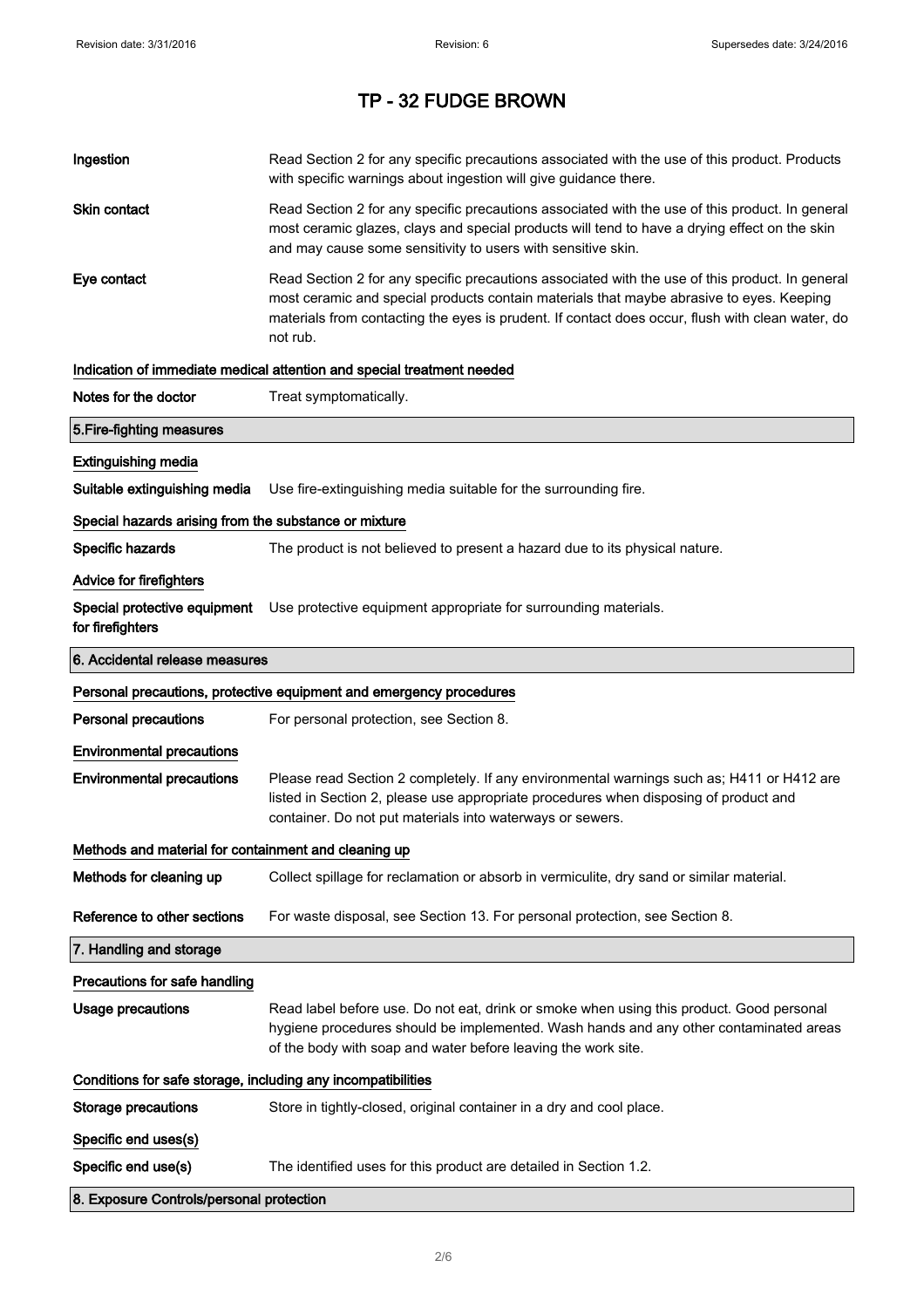| Ingredient comments                 | Only ingredients listed n Section 3 are notifiable for this product. If none are shown then all<br>ingredients are exempt.                                                                                           |
|-------------------------------------|----------------------------------------------------------------------------------------------------------------------------------------------------------------------------------------------------------------------|
| <b>Exposure controls</b>            |                                                                                                                                                                                                                      |
| Appropriate engineering<br>controls | No specific ventilations requirements unless the "FAN" pictogram is shown above or specified<br>in Section 2.                                                                                                        |
| Eye/face protection                 | No specific eye protection required unless the "EYE PROTECTION" pictogram is shown<br>above or specified in Section 2.                                                                                               |
| Hand protection                     | No specific hand protection required unless the "HAND PROTECTION" pictogram is shown<br>above or specified in Section 2.                                                                                             |
| Hygiene measures                    | Using good personal hygiene practices is always appropriate. Keeping a clean work space,<br>cleaning up properly when done, and not eating, drinking or smoking when using this product.                             |
| Respiratory protection              | No specific respiratory protection required unless the "RESPIRATOR" pictogram is shown<br>above or specified in Section 2. Using the appropriate certified protection for the operation is<br>important if required. |

### 9. Physical and Chemical Properties

#### Information on basic physical and chemical properties

| Appearance                                      | Colored liquid.           |
|-------------------------------------------------|---------------------------|
| Color                                           | Various colors.           |
| Odor                                            | Almost odorless.          |
| <b>Odor threshold</b>                           | No information available. |
| рH                                              | 6-8                       |
| <b>Melting point</b>                            | No information available. |
| Initial boiling point and range                 | No information available. |
| Flash point                                     | No information available. |
| <b>Evaporation rate</b>                         | No information available. |
| Flammability (solid, gas)                       | No information available. |
| Upper/lower flammability or<br>explosive limits | No information available. |
| Vapour pressure                                 | No information available. |
| <b>Relative density</b>                         | Greater than 1.0          |
| Solubility(ies)                                 | Not applicable.           |
| <b>Partition coefficient</b>                    | No information available. |
| <b>Auto-ignition temperature</b>                | Not applicable.           |
| <b>Decomposition Temperature</b>                | No information available. |
| <b>Viscosity</b>                                | No information available. |
| <b>Explosive properties</b>                     | none                      |
| <b>Oxidising properties</b>                     | none                      |
| Other information                               | Not applicable.           |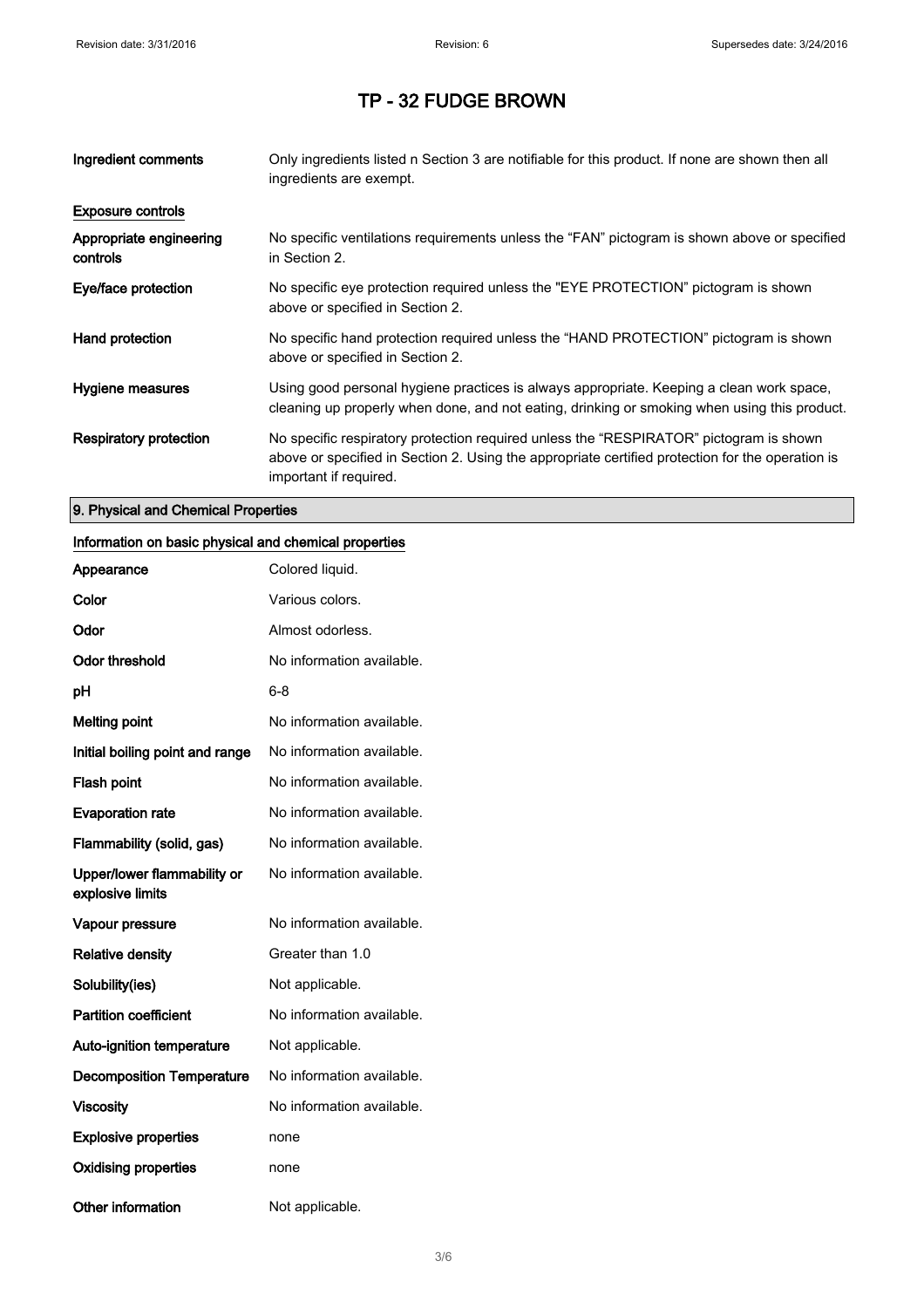| 10. Stability and reactivity          |                                                                                                                                                                                                                                                |
|---------------------------------------|------------------------------------------------------------------------------------------------------------------------------------------------------------------------------------------------------------------------------------------------|
| Reactivity                            | There are no known reactivity hazards associated with this product.                                                                                                                                                                            |
| <b>Stability</b>                      | No particular stability concerns.                                                                                                                                                                                                              |
| Possibility of hazardous<br>reactions | None known.                                                                                                                                                                                                                                    |
| <b>Conditions to avoid</b>            | None known.                                                                                                                                                                                                                                    |
| Materials to avoid                    | None known.                                                                                                                                                                                                                                    |
| Hazardous decomposition<br>products   | None known.                                                                                                                                                                                                                                    |
| 11. Toxicological information         |                                                                                                                                                                                                                                                |
| Information on toxicological effects  |                                                                                                                                                                                                                                                |
| <b>Toxicological effects</b>          | Please read Section 2 thoroughly to understand the toxicological risks, (if any) and<br>precautions for safe use (if any).                                                                                                                     |
| Skin corrosion/irritation             |                                                                                                                                                                                                                                                |
| Skin sensitization                    |                                                                                                                                                                                                                                                |
| <b>Skin sensitisation</b>             | Based on available data the classification criteria are not met.                                                                                                                                                                               |
| Eye contact                           | May cause temporary eye irritation.                                                                                                                                                                                                            |
| 12. Ecological Information            |                                                                                                                                                                                                                                                |
| Ecotoxicity                           | Please read Section 2 completely. If any environmental warnings such as; H411 or H412 are<br>listed in Section 2, please use appropriate procedures when disposing of product and<br>container. Do not put materials into waterways or sewers. |
| <b>Toxicity</b>                       |                                                                                                                                                                                                                                                |
| <b>Toxicity</b>                       | Please read Section 2 completely. If any environmental warnings such as; H411 or H412 are<br>listed in Section 2, please use appropriate procedures when disposing of product and<br>container. Do not put materials into waterways or sewers. |
| Persistence and degradability         |                                                                                                                                                                                                                                                |
| Persistence and degradability         | No data available.                                                                                                                                                                                                                             |
| Biodegradation                        | Not inherently biodegradable.                                                                                                                                                                                                                  |
| <b>Bioaccumulative potential</b>      |                                                                                                                                                                                                                                                |
| <b>Partition coefficient</b>          | No information available.                                                                                                                                                                                                                      |
| Mobility in soil                      |                                                                                                                                                                                                                                                |
| <b>Mobility</b>                       | Semi-mobile.                                                                                                                                                                                                                                   |
| Results of PBT and vPvB assessment    |                                                                                                                                                                                                                                                |
| Results of PBT and vPvB<br>assessment | This product does not contain any substances classified as PBT or vPvB.                                                                                                                                                                        |
| Other adverse effects                 |                                                                                                                                                                                                                                                |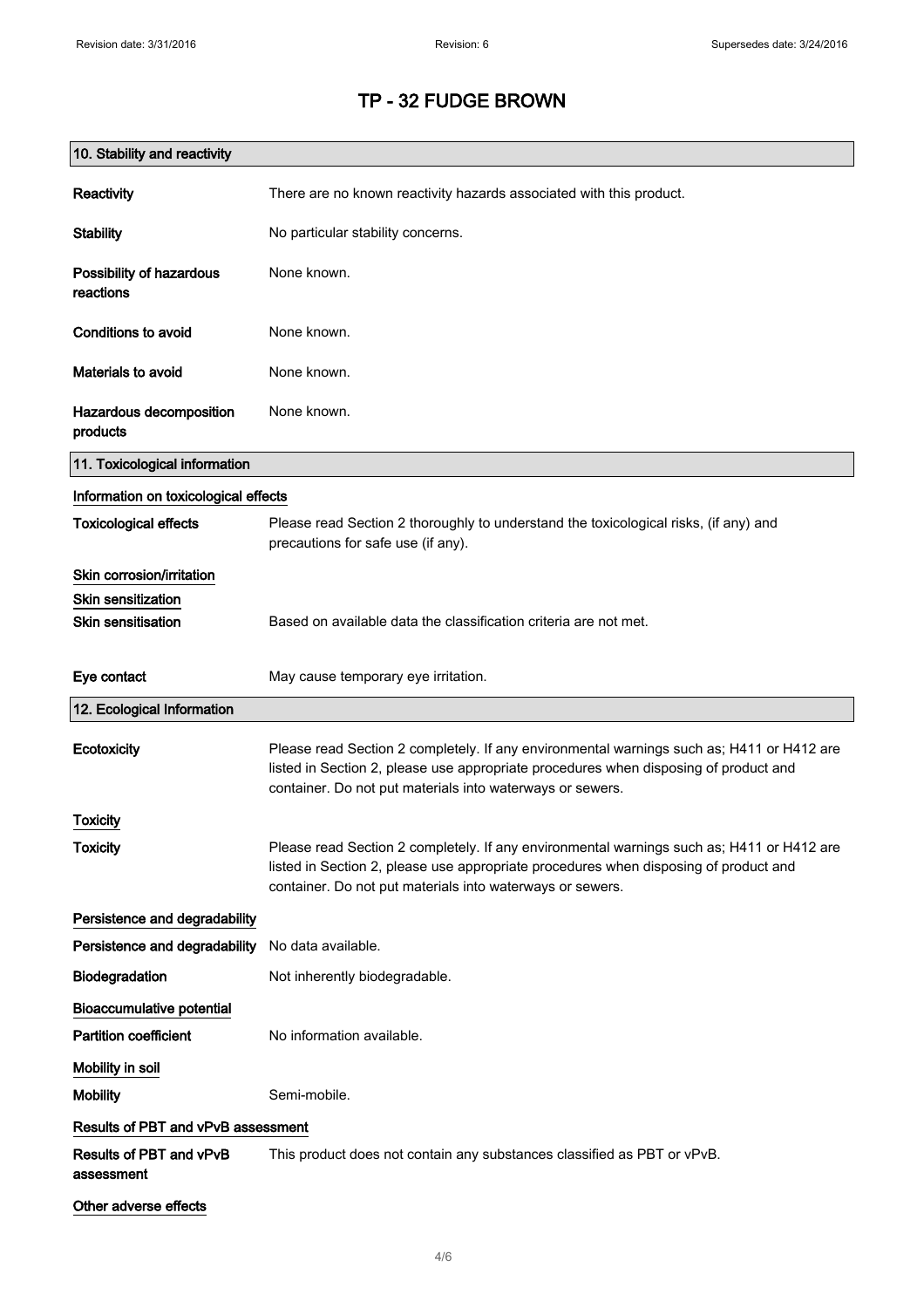| Other adverse effects                                                                                 | None known.                                                                                                                                                                                         |  |
|-------------------------------------------------------------------------------------------------------|-----------------------------------------------------------------------------------------------------------------------------------------------------------------------------------------------------|--|
| 13. Disposal considerations                                                                           |                                                                                                                                                                                                     |  |
| Waste treatment methods                                                                               |                                                                                                                                                                                                     |  |
| <b>General information</b>                                                                            | Dispose of waste product or used containers in accordance with local regulations When<br>handling waste, the safety precautions applying to handling of the product should be<br>considered.        |  |
| 14. Transport information                                                                             |                                                                                                                                                                                                     |  |
| General                                                                                               | The product is not covered by international regulations on the transport of dangerous goods<br>(IMDG, IATA, DoT).                                                                                   |  |
| <b>UN Number</b>                                                                                      |                                                                                                                                                                                                     |  |
| Not applicable.                                                                                       |                                                                                                                                                                                                     |  |
| UN proper shipping name                                                                               |                                                                                                                                                                                                     |  |
| Not applicable.                                                                                       |                                                                                                                                                                                                     |  |
| Transport hazard class(es)                                                                            |                                                                                                                                                                                                     |  |
| No transport warning sign required.                                                                   |                                                                                                                                                                                                     |  |
| Packing group                                                                                         |                                                                                                                                                                                                     |  |
| Not applicable.                                                                                       |                                                                                                                                                                                                     |  |
| <b>Environmental hazards</b>                                                                          |                                                                                                                                                                                                     |  |
| <b>Environmentally Hazardous Substance</b>                                                            | Please refer to Section 2 for any environmental hazards associated with this product. If H411/H412 warnings are shown then<br>please verify packaging and labeling requirements for larger volumes. |  |
| Special precautions for user                                                                          |                                                                                                                                                                                                     |  |
| Not applicable.                                                                                       |                                                                                                                                                                                                     |  |
| <b>Transport in bulk according to</b> Not applicable.<br>Annex II of MARPOL 73/78<br>and the IBC Code |                                                                                                                                                                                                     |  |
| 15. Regulatory information                                                                            |                                                                                                                                                                                                     |  |
| <b>US State Regulations</b><br>None of the ingredients are listed or exempt.                          | California Proposition 65 Carcinogens and Reproductive Toxins                                                                                                                                       |  |
| Inventories                                                                                           |                                                                                                                                                                                                     |  |
| Canada - DSL/NDSL                                                                                     |                                                                                                                                                                                                     |  |
| All the ingredients are listed or exempt.                                                             |                                                                                                                                                                                                     |  |
| <b>US-TSCA</b><br>All the ingredients are listed or exempt.                                           |                                                                                                                                                                                                     |  |
| US - TSCA 12(b) Export Notification                                                                   |                                                                                                                                                                                                     |  |

All the ingredients are listed or exempt.

16. Other information